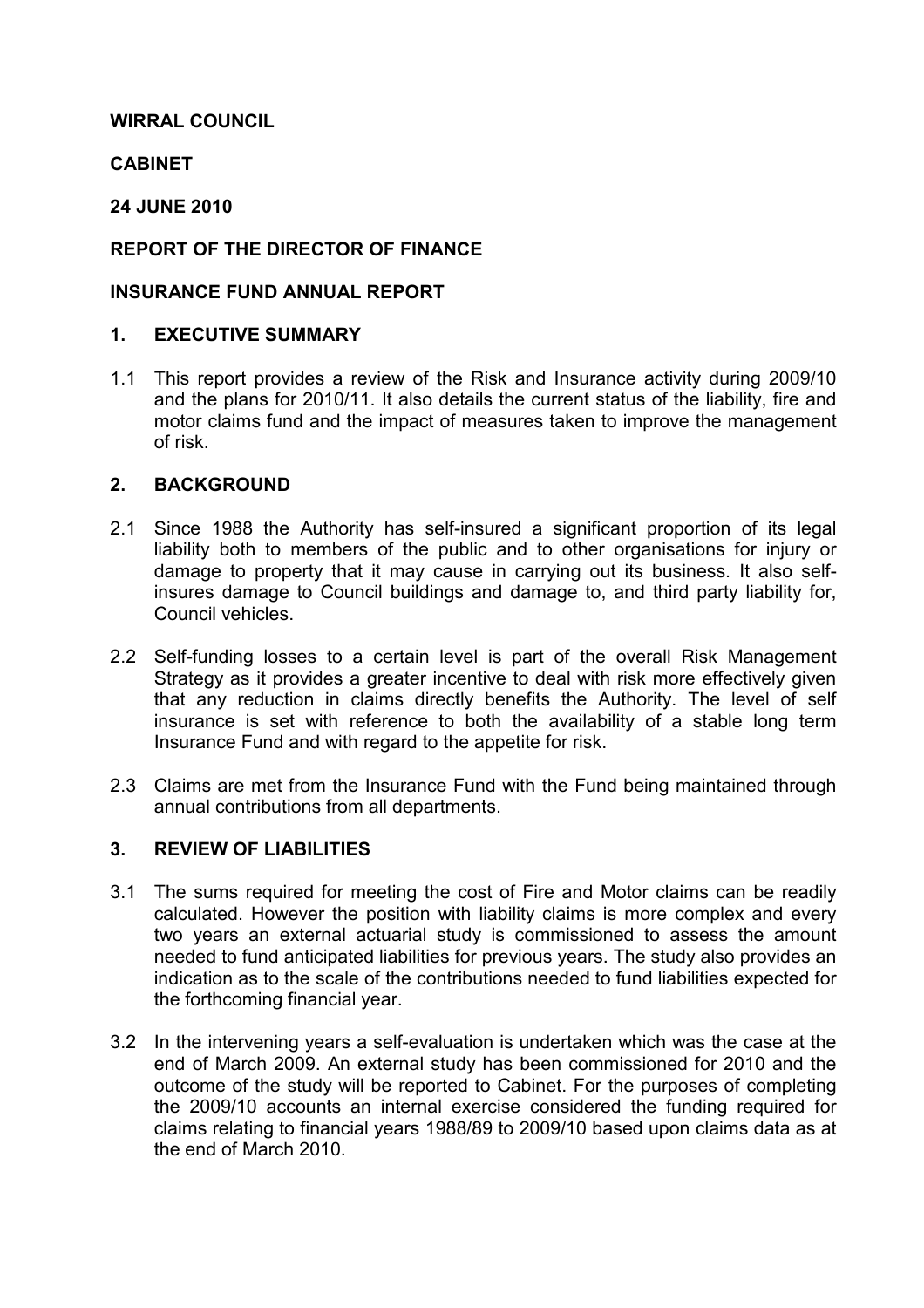- 3.3 Based on an 80% degree of actuarial certainty this self-evaluation suggests that a sum of £10.88 million was required as at 31 March 2010 to meet outstanding liabilities for the years in question.
- 3.4 The table below compares the actual amounts held as at the end of March 2010 in respect of all three classes of business with the figures based upon the elfevaluation.

| <b>Class</b>              | <b>Actual</b><br><b>Provision</b><br>31/03/10 | <b>Revised</b><br><b>Provision</b><br>31/03/10 | <b>Difference</b> |
|---------------------------|-----------------------------------------------|------------------------------------------------|-------------------|
|                           | £                                             | £                                              |                   |
| <b>Combined Liability</b> | 13,353,110                                    | 10,882,145                                     | 2,470,965         |
| Property                  | 2,251,970                                     | 2,251,970                                      |                   |
| Motor                     | 260,830                                       | 260,830                                        |                   |
| Total                     | 15,865,910                                    | 13,394,945                                     | 2,470,965         |

3.5 The surplus of £2.47 million in respect of the Liability section of the Insurance Fund could be returned to the General Balance in 2009/10.

### 4. INSURANCE AND RISK MANAGEMENT 2009/10

- 4.1 Throughout 2009/10 regular progress reports on Risk and Insurance Management were presented to the Audit & Risk Management Committee.
- 4.2 Improvements reported in previous years have been sustained through the continuing efforts of departments to manage their liability risk more effectively. Allied to this are the 'firm but fair' stance on liability; the continuing active involvement in claims handling; and the counter-claims fraud strategy. The claims handling and legal services contracts continue to assist in reducing both claims numbers and the overall cost to the Council of this area of risk.
- 4.3 The Insurance Fund budget for 2010/11 was presented to Cabinet on 14 January 2010. In agreeing the budget Cabinet noted the savings to the General Fund of £420,000 and to Schools of £350,000. The latter is largely a consequence of the extensive work undertaken by the Risk & Insurance Team with the Schools.
- 4.4 Throughout the year significant time was spent in preparing for the tendering of contracts for Liability and Computer Insurance and Litigation Defence Services. The outcomes were reported to Cabinet on 14 January 2010 and 18 March 2010 respectively. These exercises resulted in annual savings of approximately £170,000.
- 4.5 Following the refresh of the Corporate Plan an exercise was undertaken with Chief Officers to review the Corporate Risk Register and a draft document was submitted to Cabinet on 3 September 2009. The Corporate Risk Management Strategy was reviewed and presented to Cabinet on 24 September 2009.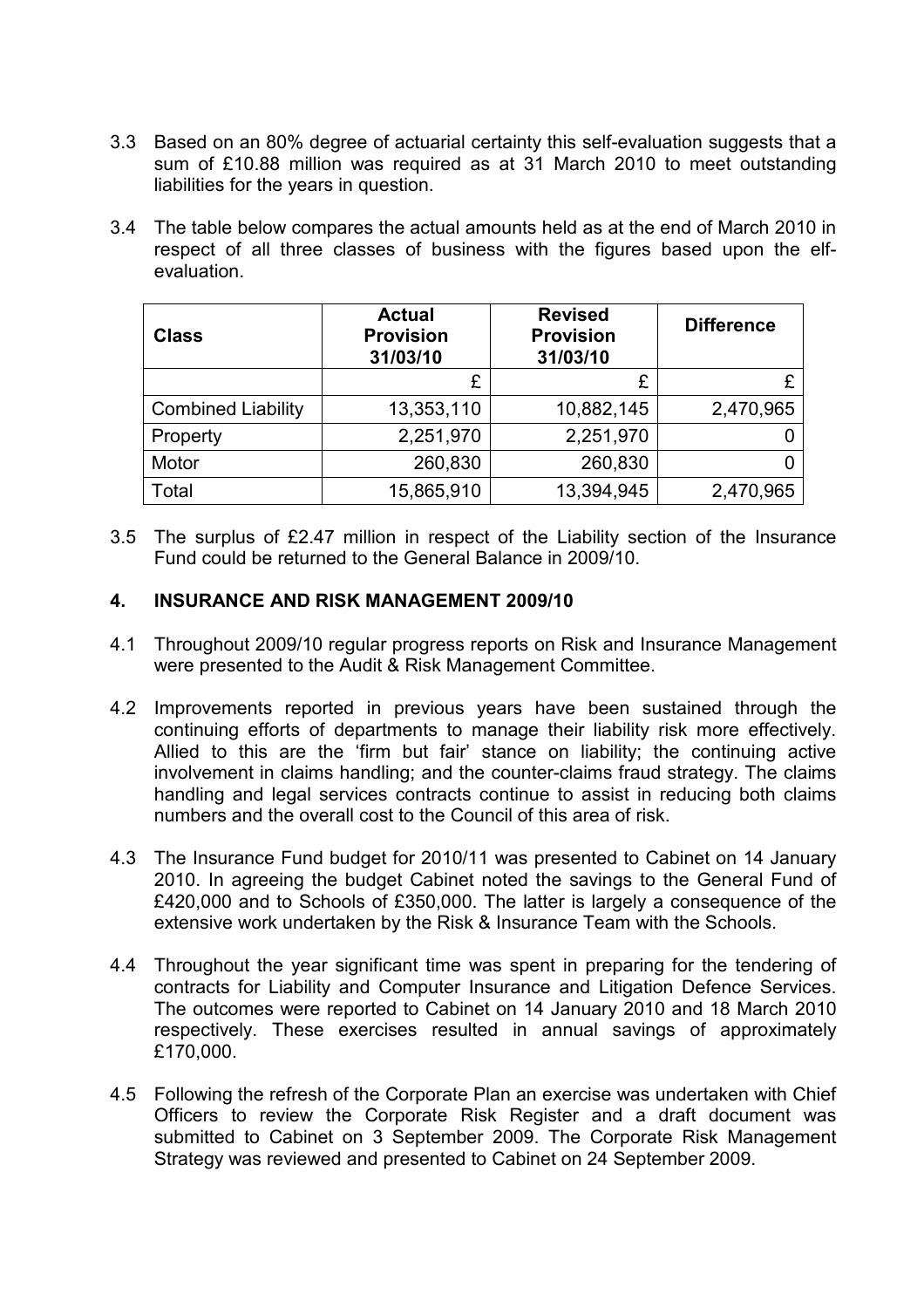- 4.6 In relation to partnerships enhanced risk management arrangements were introduced to support the Local Strategic Partnership (LSP). Improved processes for producing and managing risk registers for individual thematic partnerships and for the LSP as a whole were introduced.
- 4.7 Guidance for officers on the inclusion of information on risks and opportunities in reports to Members was introduced. Regular quality checks on those reports presented to Cabinet have been undertaken and feedback provided to departments to help ensure continuous improvement.
- 4.8 In association with Zurich Municipal the Risk & Insurance Team conducted risk ranking surveys on secondary schools and provided each school with an individual report on good practice and areas where improvements could be made.

## 5. INSURANCE AND RISK MANAGEMENT 2010/11

- 5.1 For 2010/11 regular reports on the progress of Insurance and Risk Management will continue to be presented to the Audit and Risk Management Committee. There will also be regular updates on significant risks as part of the quarterly Performance and Financial Review reports presented to Cabinet.
- 5.2 The most significant area of work will be a project to review the Risk Management Strategy and several of the tasks listed below relate directly to this project. In terms of individual tasks to be undertaken during the year the table below shows the principal areas and the target dates for completion.

| <b>Task</b>                                              | <b>Target Date</b> |
|----------------------------------------------------------|--------------------|
| Negotiate annual renewal of the Property, Money,         | <b>June 2010</b>   |
| Fidelity Guarantee and Personal Accident insurance       |                    |
| contracts                                                |                    |
| Conduct a risk management maturity survey                | <b>June 2010</b>   |
| Review of funding for insured liabilities                | <b>July 2010</b>   |
| Conduct business context interviews with Members         | August 2010        |
| and Chief Officers                                       |                    |
| Audit of external liability claims handlers' performance | August 2010        |
| Conduct risk ranking surveys of primary, secondary       | September 2010     |
| and special schools                                      | (start date)       |
| Support Chief Officers in reviewing the Corporate        | October 2010       |
| <b>Risks</b>                                             |                    |
| Present the 2011/12 Insurance Fund budget                | November 2010      |
| Review of key departmental risks for 2011/12             | February 2011      |
| Negotiate annual renewal of the Liabilities, Motor,      | March 2011         |
| Computer and Engineering insurance contracts             |                    |
| Produce proposals for a new approach to risk             | March 2011         |

### 6. FINANCIAL IMPLICATIONS

6.1 The continuing effective and pro-active approach to managing insured risk has been reflected in the assessment of the amounts required in the Insurance Fund to meet current and future claims.